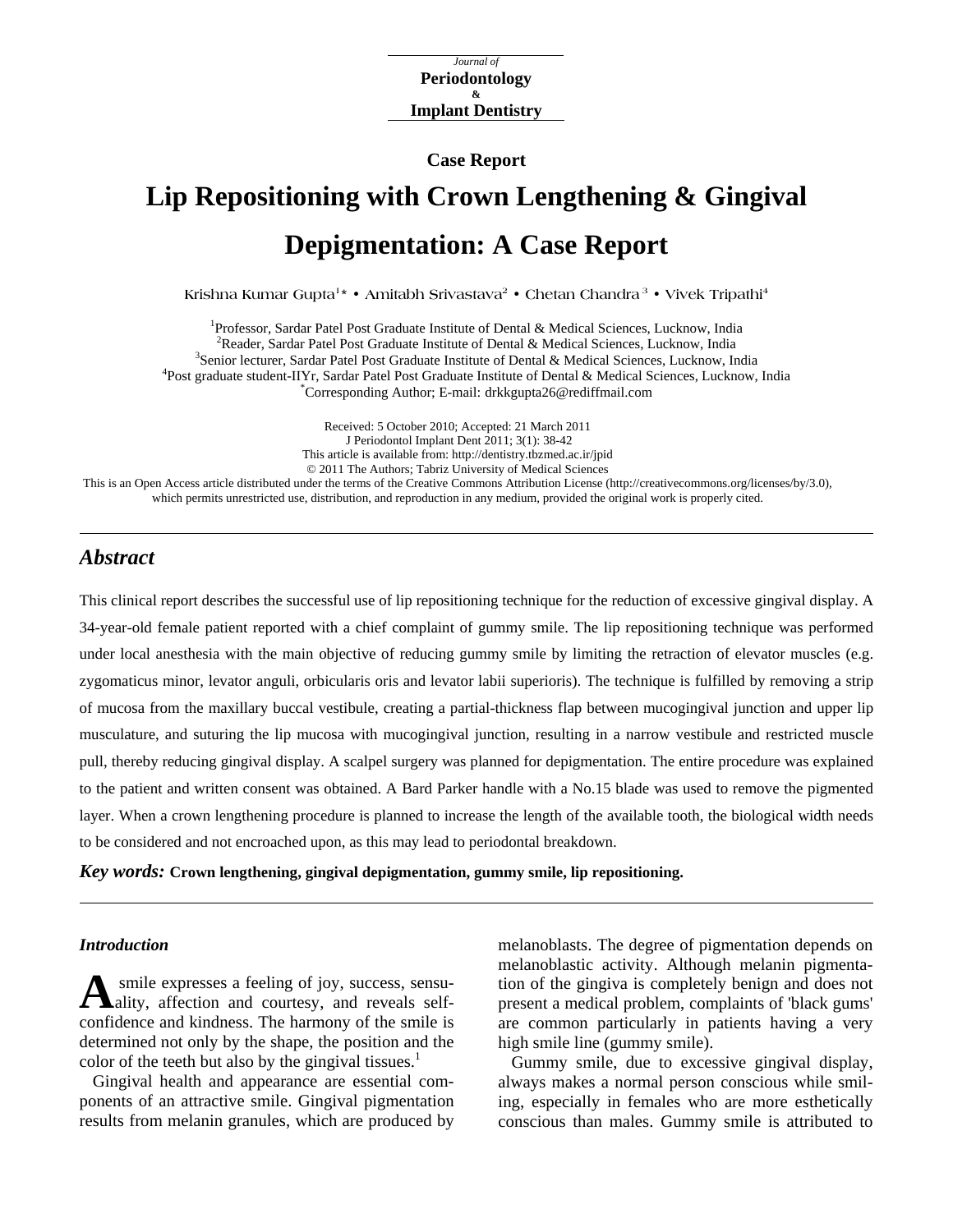improper relation between gingival tissue and the tooth, with the gingival tissue in excess and a paucity of tooth portion.

## *Case report*

A 34-year-old female patient reported to the Department of Periodontology and Implantology at Sardar Patel Post-gradute Institute of Dental and Medical Sciences, Lucknow, India, with the chief complaint of excessive display of gums and black gingiva. There was no significant medical or family history and the patient was medically sound and fit for the surgical procedure. On clinical examination extraorally, the face was bilaterally symmetrical with incompetent lips. Intraorally, a severe gingival display was seen during smiling which extended from the maxillary right first premolar to the maxillary left first premolar (Figure 1A).

## *Technique*

## *Aim of the technique*

Lip repositioning is a surgical technique to correct the gummy smile by limiting the retraction of the elevator smile muscles (e.g. zygomaticus minor, levator anguli, orbicularis oris and levator labii superioris). For depigmentation in the present case a partial-thickness flap (epithelial excision) was used, which was simple and effective and yielded good results, along with good patient satisfaction.

## *Surgical technique*

Complete extraoral and intraoral mouth disinfection was carried out with 2% Betadine, followed by infiltration of local anaesthesia, (2% Lignocaine hydrochoride with 1:80,000 epinephrine). Thereafter the surgical area was demarcated with the help of an indelible pencil. The surgical area started at the mucogingival junction and extended 10-12 mm superiorly in the vestibule. Incisions were made in the abovementioned surgical area and both superior and inferior partial-thickness flaps were raised from the maxillary right first molar to the maxillary left first molar (Figure 1B).

The incisions were then connected with each other on the distal end in an elliptical outline. The epithelium was then removed within the outline of the incision, leaving the underlying connective tissue exposed (Figure 1C). The parallel incision lines were approximated with interrupted stabilization sutures at the midline and other locations along the borders of the

#### **Lip Repositioning with Gingival Depigmentation 39**

incision to ensure proper alignment of the lip midline with the midline of the teeth; then continuous interlocking sutures were used to approximate both flaps (Figure 1D). The sutures were resorbable in nature.

A scalpel surgery was planned for depigmentation. The entire procedure was explained to the patient and written consent was obtained. A Bard Parker handle with a No.15 blade was used to remove the pigmented layer. After removing the entire pigmented epithelium along with a thin layer of connective tissue with the scalpel, the surgical area was covered with a periodontal dressing.

When a crown lengthening procedure is planned to increase the length of the available tooth, the biological width needs to be considered and not encroached upon, as this may lead to periodontal breakdown.

The proportions of crown length are also very important. This technique is generally used to improve aesthetics and takes the form of a gingivectomy procedure to excise the soft tissue.

Normally, the gingival margin is 1 mm coronal to the CEJ. If it is greater, then the clinical crown is shorter than the anatomical crown and a crown lengthening procedure is required.

First of all we measured the clinical crown length with the help of a UNC-15 Probe (Figures 1E-J).

The gingival tissue was of thick biotype and had adequate attached gingiva. Therefore, we simplified our surgical procedure by excising 2-3 mm of gingival tissue from the gingival margin in order to maintain sufficient esthetics in the anterior region and avoid the appearance of a long clinical crown post-operatively.

The thick, fibrous gingival tissue was excised with an inverse bevel incision (internal bevel gingivectomy), following a scalloped pattern around the gingival margin. A No. 15 blade was used to make an inverse bevel incision in order to remove the pocket lining and further maintain the periodontal health. This was followed by a second incision into the intracrevicular sulcus (Figures 1K-M) and periodontal Coe-pak was applied (Figure 1N).

The patient was recalled at one-week, two-week and four-week intervals (Figures 1O-Q).

## *Precautions while surgery*

1. Caution must be exercised to avoid damage to minor salivary glands in the submucosa. Some rare complications reported in the literature are paresthesia<sup>2</sup> and transient paralysis.<sup>3</sup>

2. Clinicians must look for adequate width of the attached gingiva.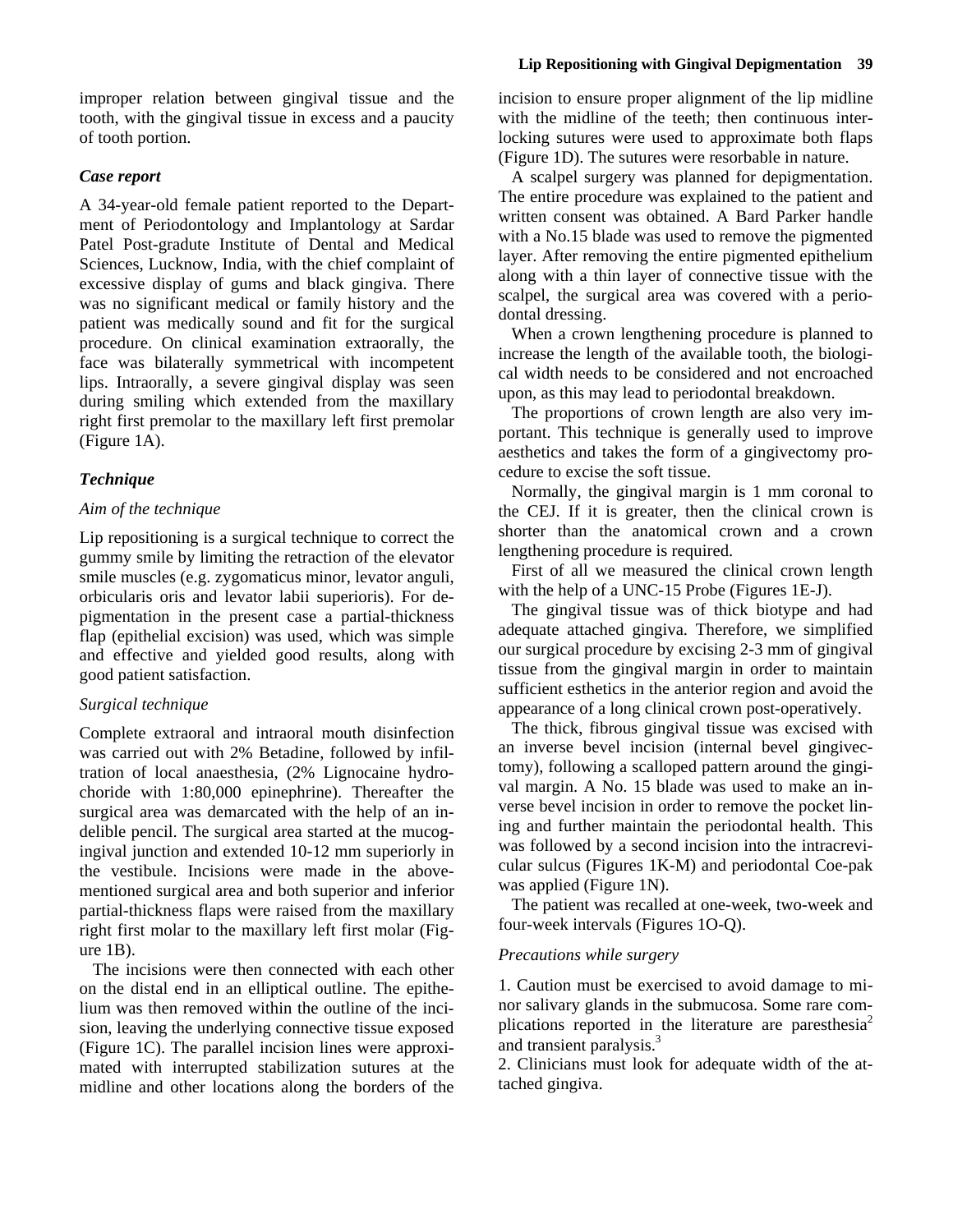

**Figure 1. Severe gingival display (A). Partial-thickness flaps raised (B). Incisions connected and the epithelium removed (C). Parallel incision lines approximated with interrupted stabilization sutures at the midline (D). Measurement of clinical crown length with UNC-15 probe (E-J). Internal inverse bevel gingivectomy; inverse bevel incision to remove pocket lining; a second incision into the intracrevicular sulcus (K-M). Periodontal Coe-pak applied (N). One-week, two-week and four-week recalls (O-Q).**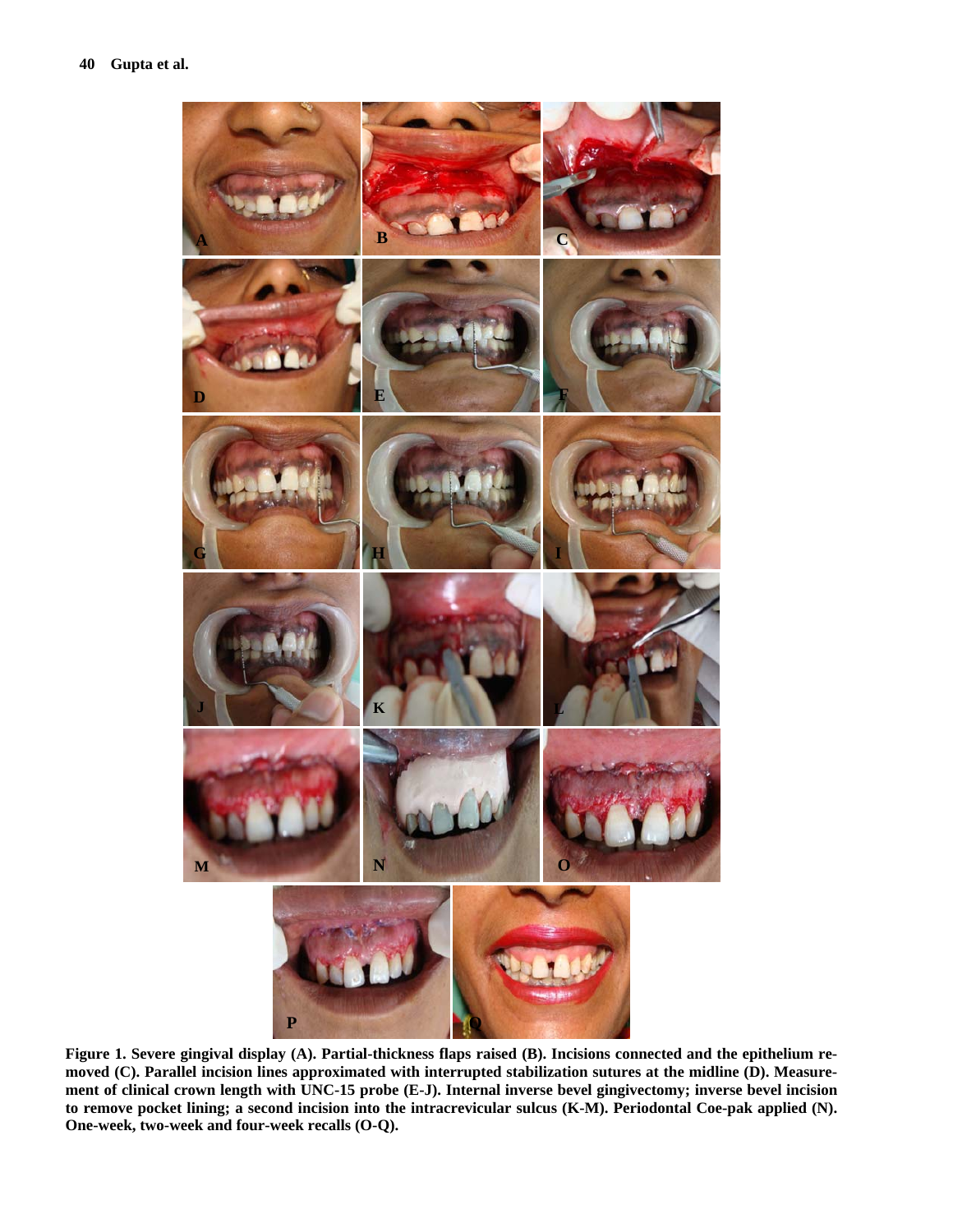3. The procedure should not be carried out in patients with severe vertical maxillary excess. Orthognathic surgeries are treatment of choice in such patients.

## *Discussion*

In most patients, the lower edge of the upper lip assumes a "gumwing" profile, which limits the amount of gingiva that is exposed when a person smiles. Patients who have a high lip line expose a broad zone of gingival tissue and may often express concern about their "gummy smile." The above case presents the successful clinical outcome of a lip repositioning technique. In the present case the crown length was not appropriate and required crown lengthening. Lip repositioning is most commonly used in plastic surgical procedures and is rarely used as a dental procedure. The technique to prevent reattachment of the smile muscles is to use an alloplastic or autogenous separator.<sup>4</sup> This spacer is placed with a nasal approach between the elevator muscles of the lip and the anterior nasal spine, thus preventing the superior displacement of the repositioned lip.

Crown lengthening procedure is carried out for various restorative and esthetics reasons,<sup>5</sup> such as short teeth, excessive gingival display (gummy smile), and uneven gingival contour. An evaluation of clinical and anatomic crown lengths in patients with a high lip line is important because incomplete anatomical crown exposure may be the principle factor in the esthetics of a case. $6$ 

Ideally the smile should expose minimal gingiva, the gingival contour should be symmetrical and in harmony with the upper lip, the anterior and posterior segments should be in harmony and the teeth should be of normal length. To obtain optimum esthetic results, the gingival form, tooth anatomy and the relationship of the underlying bone to the CEJ must be completely understood.

Several procedures have been proposed for crown lengthening procedure. In this case internal bevel gingivectomy was considered the treatment of choice in order to maintain the periodontal health and postoperative esthetics of the patient. The amount of attached gingiva needs to be measured as a part of the assessment. It has been shown that there should be 2-3 mm of attached gingiva to maintain periodontal health. $<sup>7</sup>$ </sup>

In this case adequate attached gingiva was present. Ideally, the gingival margin is 2 mm coronal to the CEJ; however, in this case it was 4 mm from the CEJ and bone level was adequate. Therefore, in order to eliminate the existing pocket depth, i.e. 4 mm, the procedure was accomplished with an inverse bevel

incision in order to excise 2-3 mm of thick fibrous gingival tissue in a scalloped pattern. When full exposure of the anatomic crown was achieved surgically, there was a dramatic improvement in esthetics by the concomitant lengthening of the teeth and reduction of the gingival exposure, which significantly altered the ratio of crown to marginal tissue in favor of the teeth.

Oral pigmentation occurs in all races of man. There are no significant differences in oral pigmentation between males and females. The intensity and distribution of pigmentation of the oral mucosa is variable, not only between races, but also between different individuals of the same race and within different areas of the same mouth.(no reference)

Melanin pigmentation is frequently caused by melanin deposition by active melanocytes located mainly in the basal layer of the oral epithelium. Pigmentations might be removed for aesthetic reasons. Different treatment modalities have been used to this end.<sup>8</sup> The selection of a technique for depigmentation of the gingiva should be based on clinical experience, patient's financial status and individual preferences.

Electrosurgery requires more expertise than scalpel surgery. Prolonged or repeated application of an electric current to tissue induces heat accumulation and undesired tissue destruction. Contact with periosteum or alveolar bone and vital teeth should be avoided.<sup>9</sup>

Cryosurgery is followed by considerable swelling, and it is also accompanied by increased soft tissue destruction. Depth control is difficult, and optimal duration of freezing is not known, but prolonged freezing increases tissue destruction.<sup>10</sup> Depigmentation with lasers achieves good results, but they require sophisticated and expensive equipment, which occupies a large space. A free gingival graft can also be used to eliminate the pigmented areas. However, it requires an additional surgical site (donor site) and color matching. $11$ 

These treatment modalities, however, are not widely accepted or popularly used. Scalpel surgical technique is highly recommended in consideration of the equipment constraints that may not be frequently available in clinics.10 It is known that the healing period for scalpel wounds is faster than other techniques. However, scalpel surgery may cause unpleasant bleeding during and after the operation, and it is necessary to cover the exposed lamina propria with periodontal dressing for 7 to 10 days.<sup>11</sup>

Post-surgical repigmentation of gingiva has been previously reported. Repigmentation is described as spontaneous and has been attributed to the activity and migration of melanocytes from surrounding areas. In the present case at the end of 6 months, no further